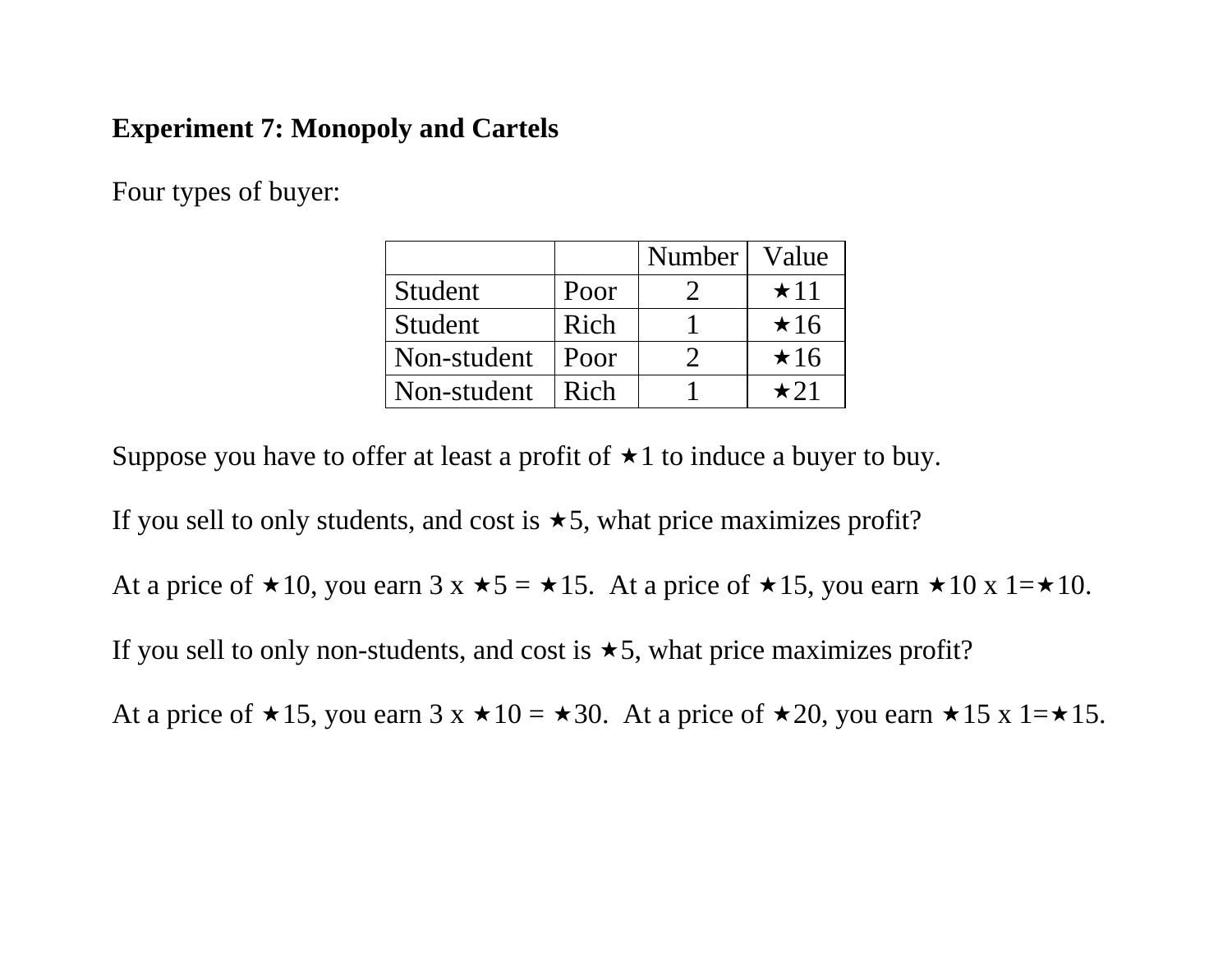If you sell to both students and non-students at a single price, a price of  $\star$  15 maximizes profit.

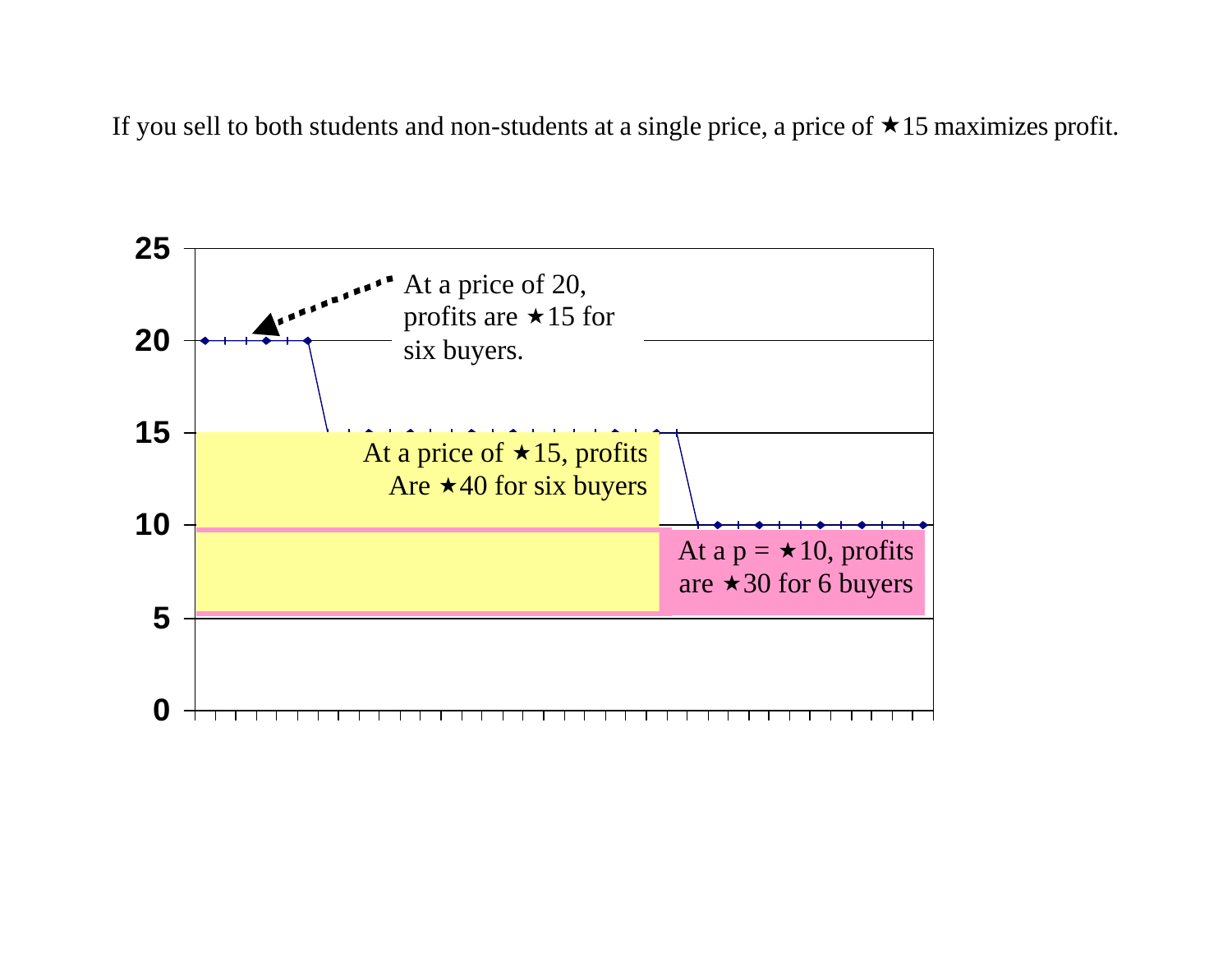# **Experiment 7**

First six people to receive information sheets will be firms in 7.1. Second six will be firms in 7.2, third in 7.3 and fourth six in 7.4.

Sellers have constant marginal cost of  $\star$ 5.

Experiment 7.1

Cartel meets for 3 minutes to set quantities for each member. The market manager will announce the number of people who have value  $\star 21$  and value  $\star 15$ .

If 4 or more sellers agree to the cartel quantities, this will be enforced by the market manager, who will not permit more than the voted number of sales per firm. In addition, the cartel can set a price, and *the market manager will enforce the price*.

Each seller has a sheet of paper for the purposes of posting price. Prices must be in whole  $\star$ s. You have 3 minutes to trade.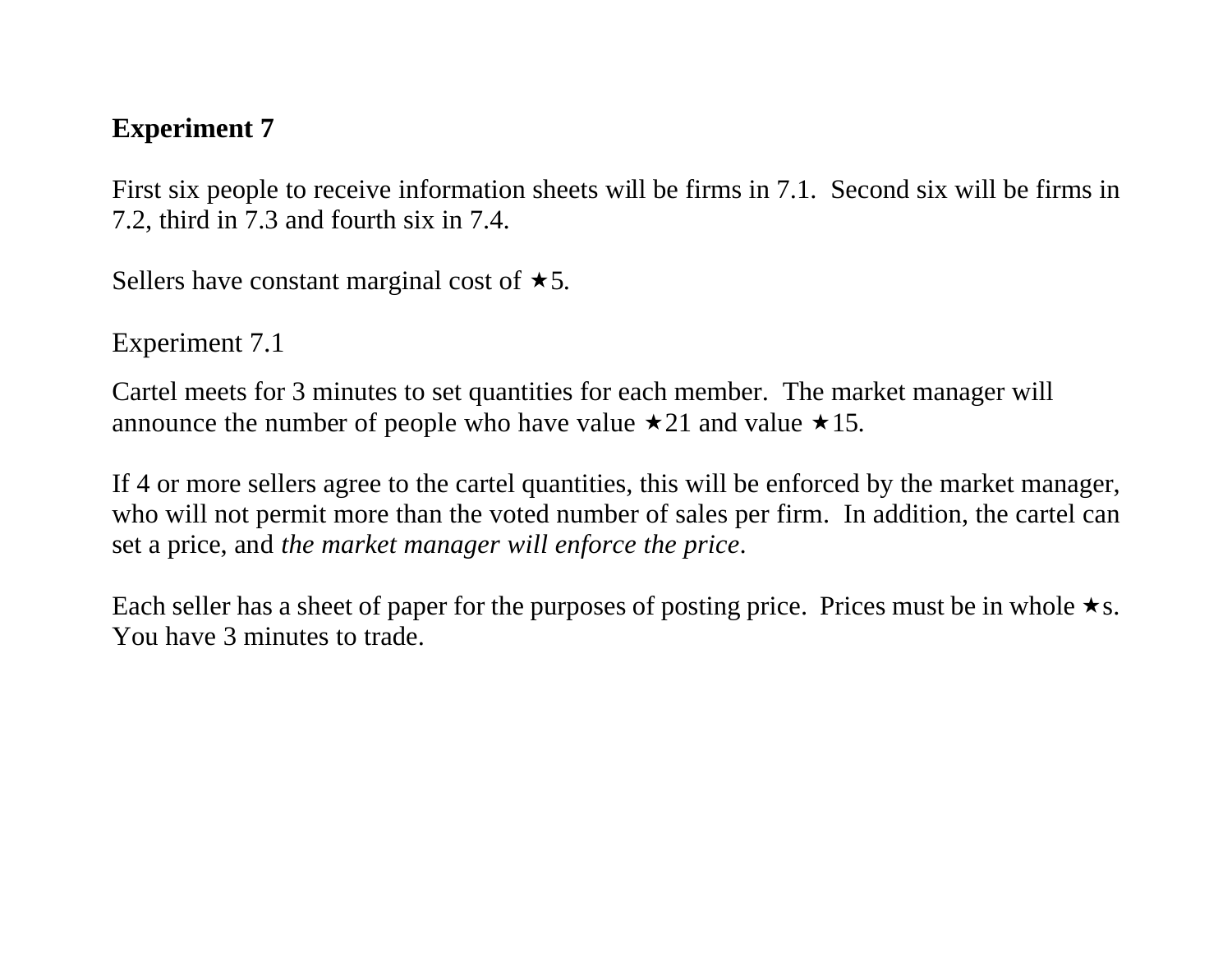#### **Experiment 7.2:**

This runs like experiment 7.1, except the market manager doesn't enforce cartel agreements. Sellers still post prices. However, *individual sellers may negotiate discounts with the buyers*. Buyers are encouraged to try to negotiate discounts.

#### **Experiment 7.3**:

This runs like 7.1, with cartel enforcement, except the sellers can agree on student discounts (e.g. post a price of  $\star 20$ , then offer a  $\star 5$  student discount). The market manager will enforce prices.

#### **Experiment 7.4**:

This runs like 7.3, except students can buy more than one unit and attempt to resell those units.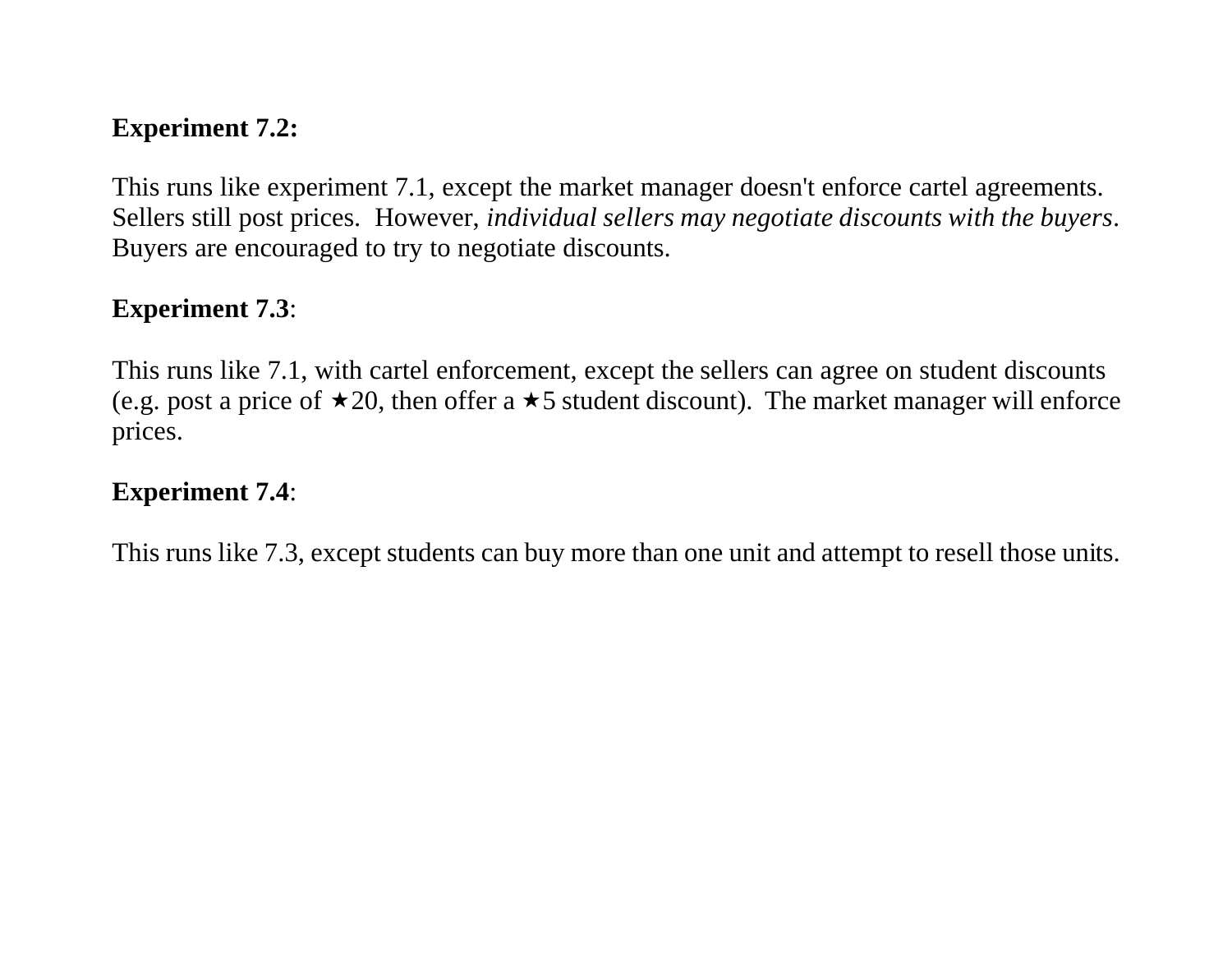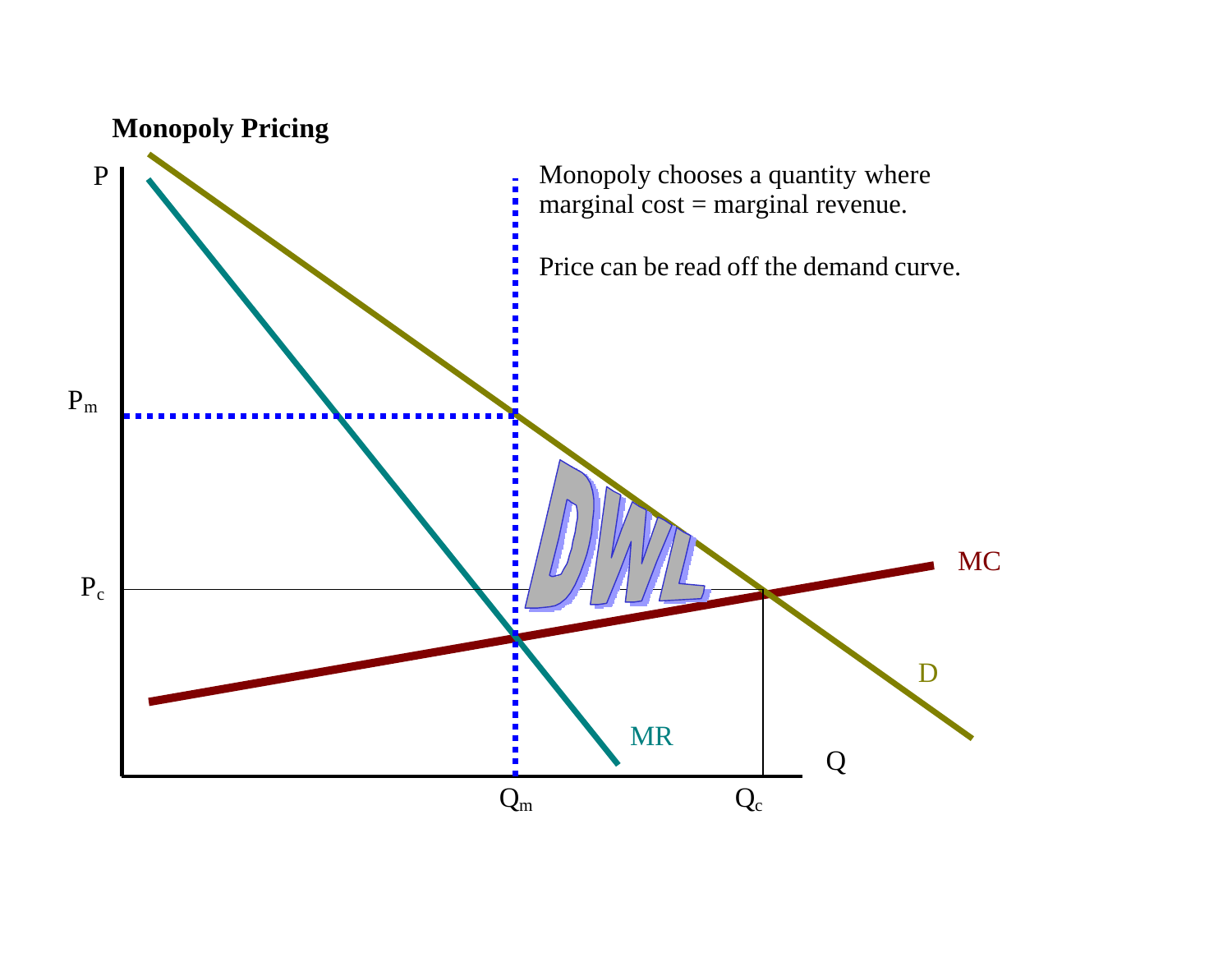### **Monopoly Pricing**

A monopoly generally wishes to maximize revenue, pQ, minus cost. Thus, a monopoly will set marginal revenue,  $p\Delta Q + Q \Delta p$ , equal to marginal cost, MC. Using

$$
\frac{\Delta p}{p} = -\frac{\Delta Q}{Q} \frac{1}{\bm{h}},
$$

We obtain:

$$
-p\Delta Q\frac{1}{h} + p\Delta Q = MC\Delta Q, \text{ or}
$$
  

$$
\frac{p - MC}{p} = \frac{1}{h}
$$

The markup is  $1/\eta$ . Monopoly prices are higher when demand is less elastic. In particular, when a monopoly serves two markets, it charges more to the consumers with inelastic demand.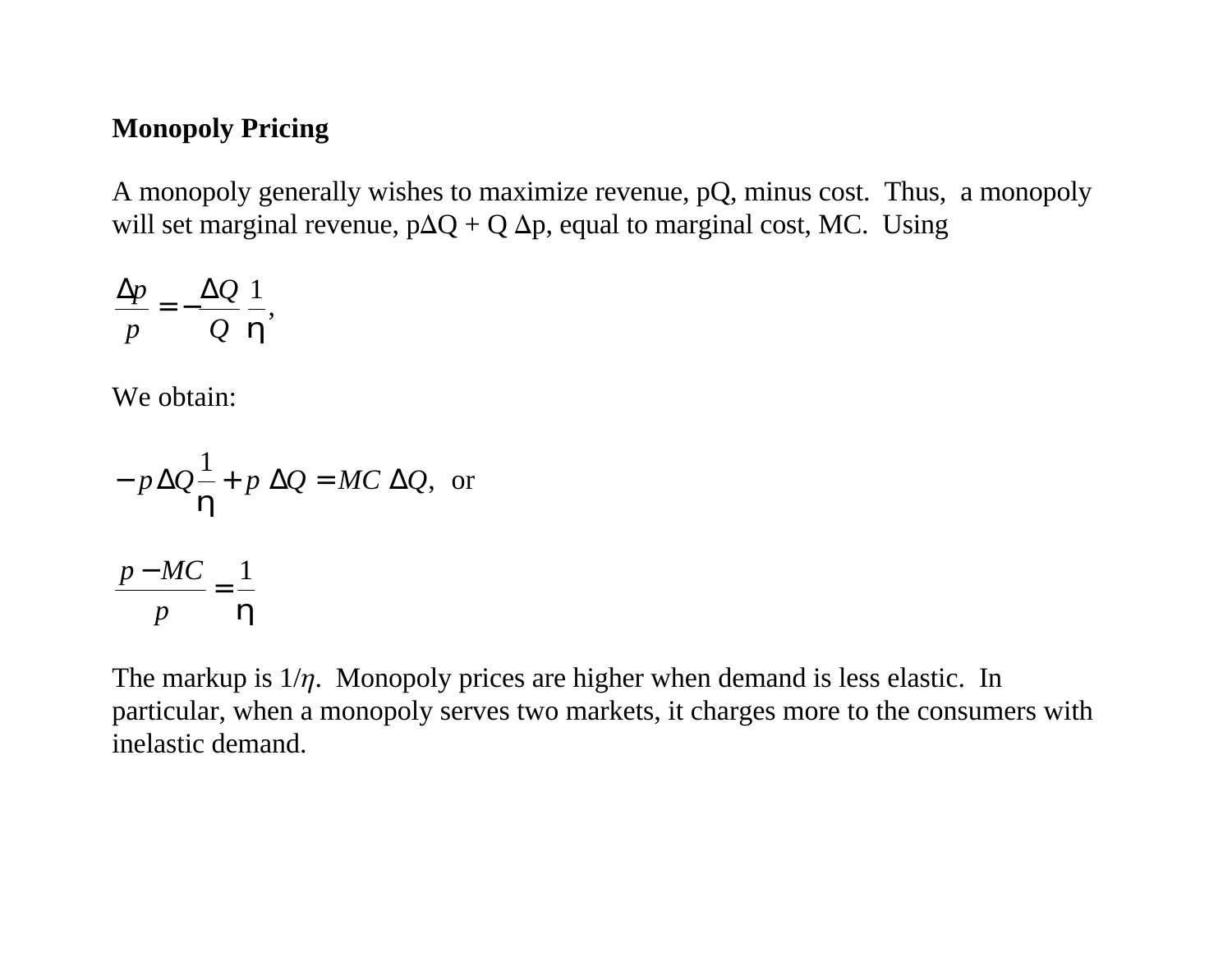#### **Antitrust**

Prior to 1890, it was legal for firms to act jointly to maximize their profits, and such a cartel was called a *trust*.

In 1890, the *Sherman Act* prohibited combinations of firms acting jointly to restrict interstate trade and monopolization of markets.

The *Antitrust Division* of the Justice Department was formed to enforce this legislation.

*The Clayton Act*,passed in 1914, extended this enforcement to acts "injuring competition" and the *Federal Trade Commission* was set up to enforce this legislation, which prohibits monopolization, and contracts that restrict trade.

*Price Discrimination* aimed at firms was made illegal by the *Robinson-Patman Act* in 1936.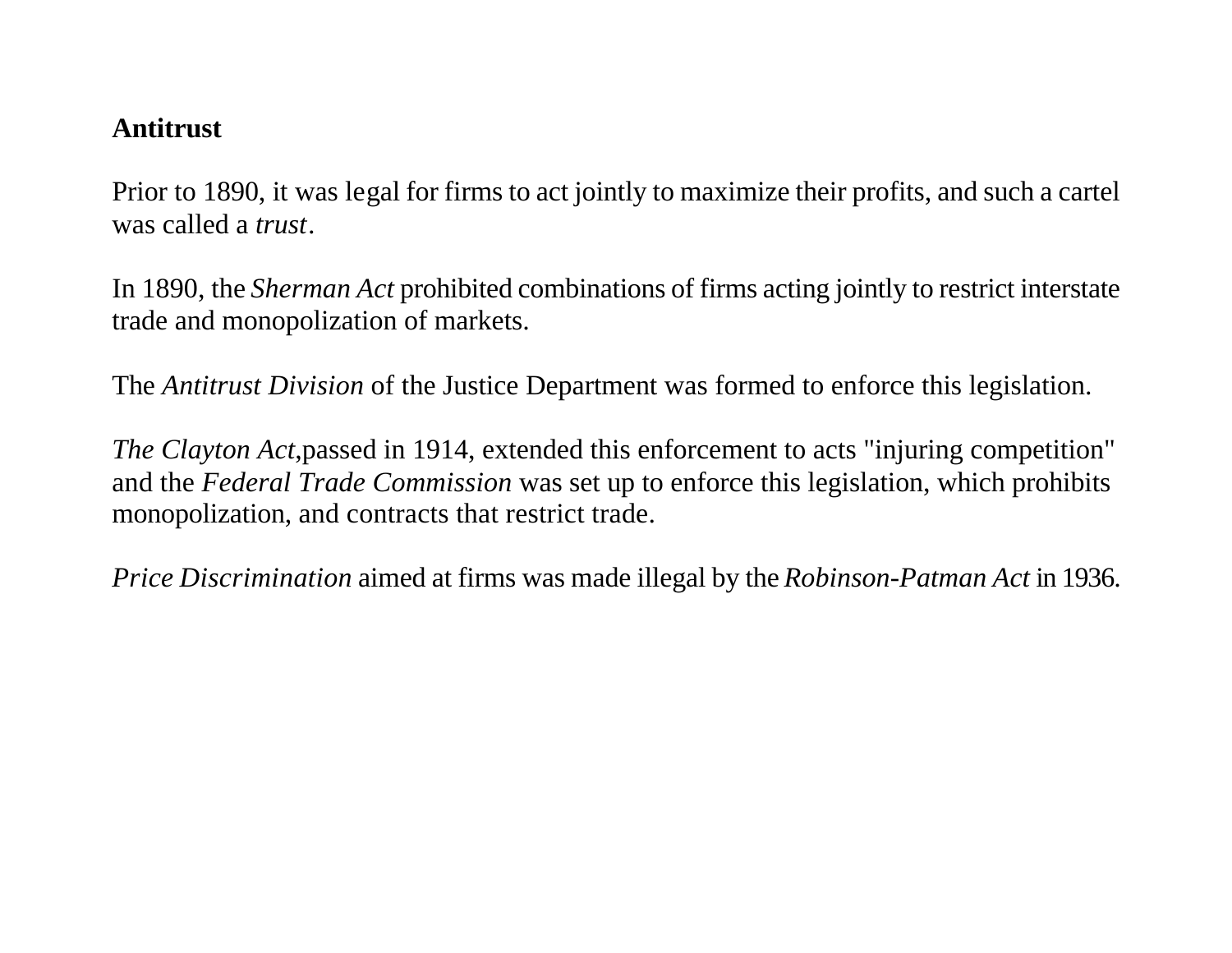## **Mergers**

Today, most antitrust enforcement is concerned with *mergers*.

There are three kinds of merger.

A *horizontal merger* involves firms that sell the same product.

Examples: Exxon & Mobil,

A *Vertical Merger* involves a firm that supplies another firm. An input supplier who owns a firm has an incentive to engage in *raising rival's costs*.

Example: Barnes & Noble's attempted takeover of Ingram, the largest supplier (who supplied 80% of all Amazon books).

The third kind of merger is a *conglomerate merger* in which the firms have no inputs or outputs in common. The merger wave of the 1960s was mostly conglomerate mergers.

Example: Phillip-Morris and Miller Beer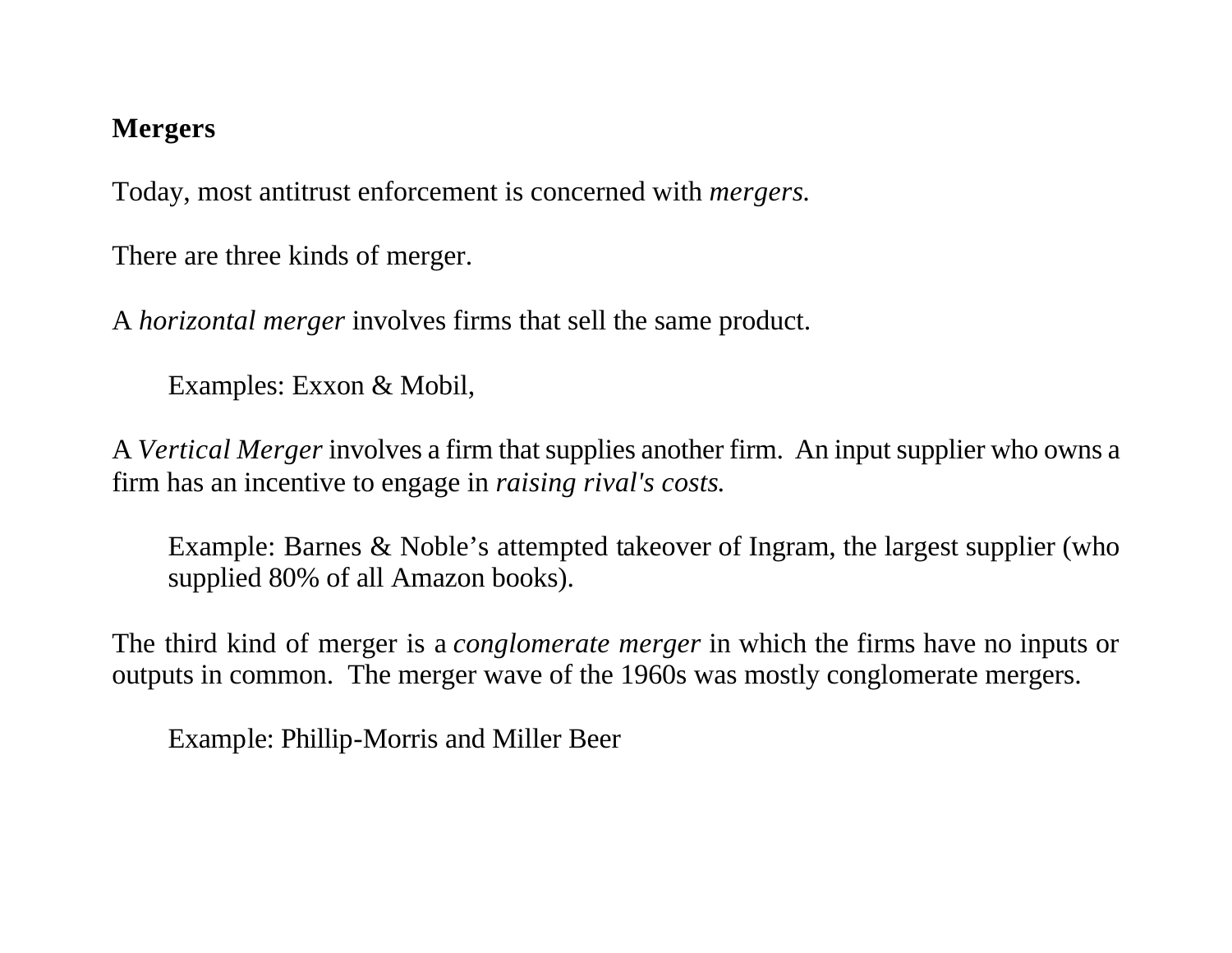An industry is said to be concentrated if a small number of firms control most of the production.

Industry concentration is usually assessed using either CR4 (four firm concentration ratio) or HHI (Hirschmann-Herfindahl Index).

CR4 is the sum of the market shares of the four largest firms.

HHI is the sum of the squared market shares of all the firms.

Example: If there are five firms in an industry, with market shares of 50, 20, 15, 10, and 5:

- The CR4 is  $95 [50+20+15+10]$
- The HHI is 3250  $[50^2 + 20^2 + 15^2 + 10^2 + 5^2 = 2500 + 400 + 225 + 100 + 25]$ .

An industry with a CR4 exceeding 50, or an HHI exceeding 1800, is said to be very concentrated.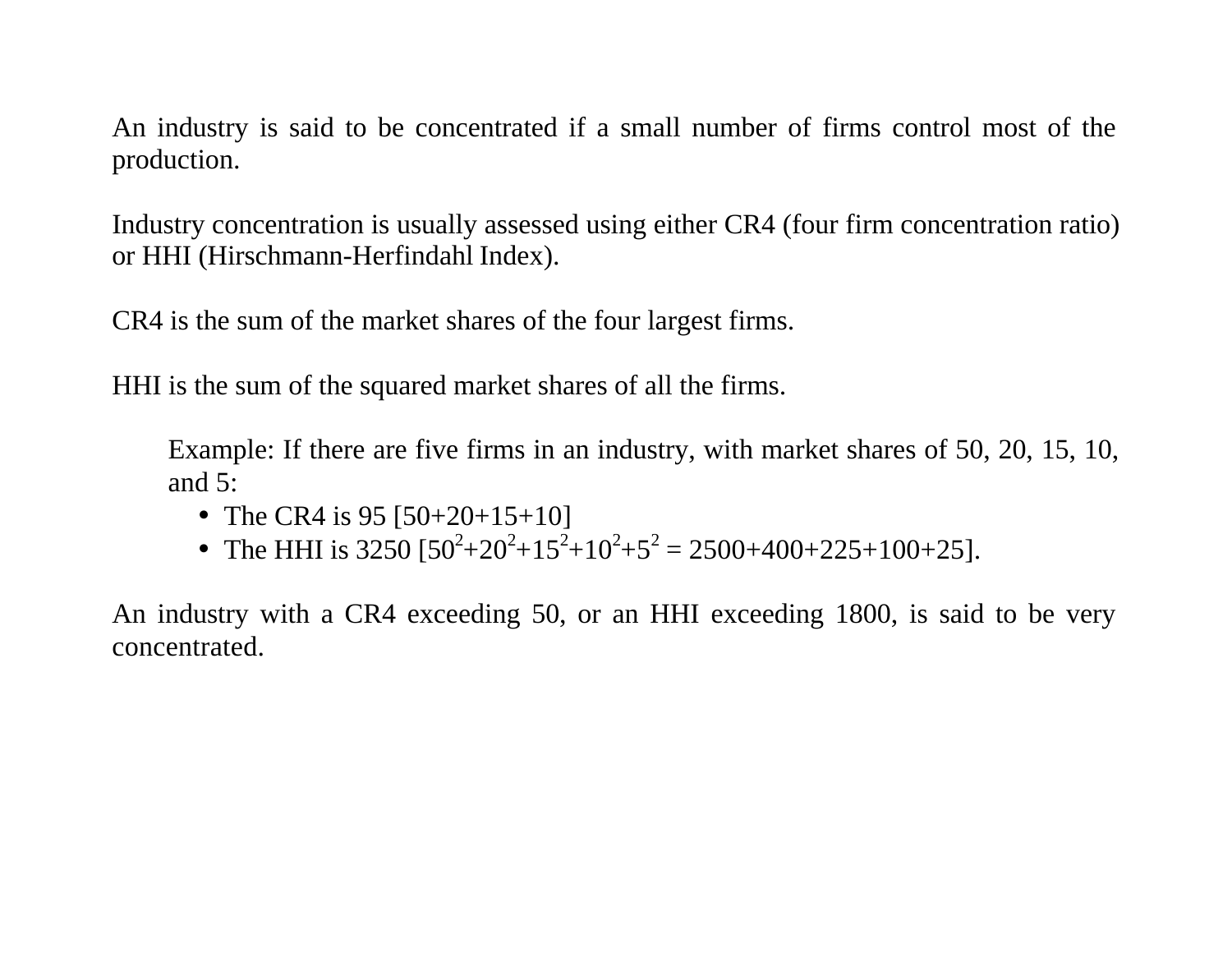# **Regulated Monopoly**

Some firms are permitted to be monopolies, but regulated. Examples: Bell Operating Companies, electric utilities, cable TV providers.

Two types of regulation are typically used.

*Price regulation* sets a maximum price for the product or products that the firm sells

Examples: cable TV, gasoline had a maximum price until recently; many states put limits on interest rates, airlines until 1982, trucks until 1980,

*Rate of Return regulation* sets a maximum profit rate.

Examples: Bell operating companies, many electric utilities,

Advantage of price regulation: Strong incentives to minimize cost. Disadvantage: Requires a lot of information about costs to set correctly.

Rate of return regulation is easier to implement, since regulator can observe expenses, but may induce regulated firm to inflate costs as a way of earning the rate of return on a larger base.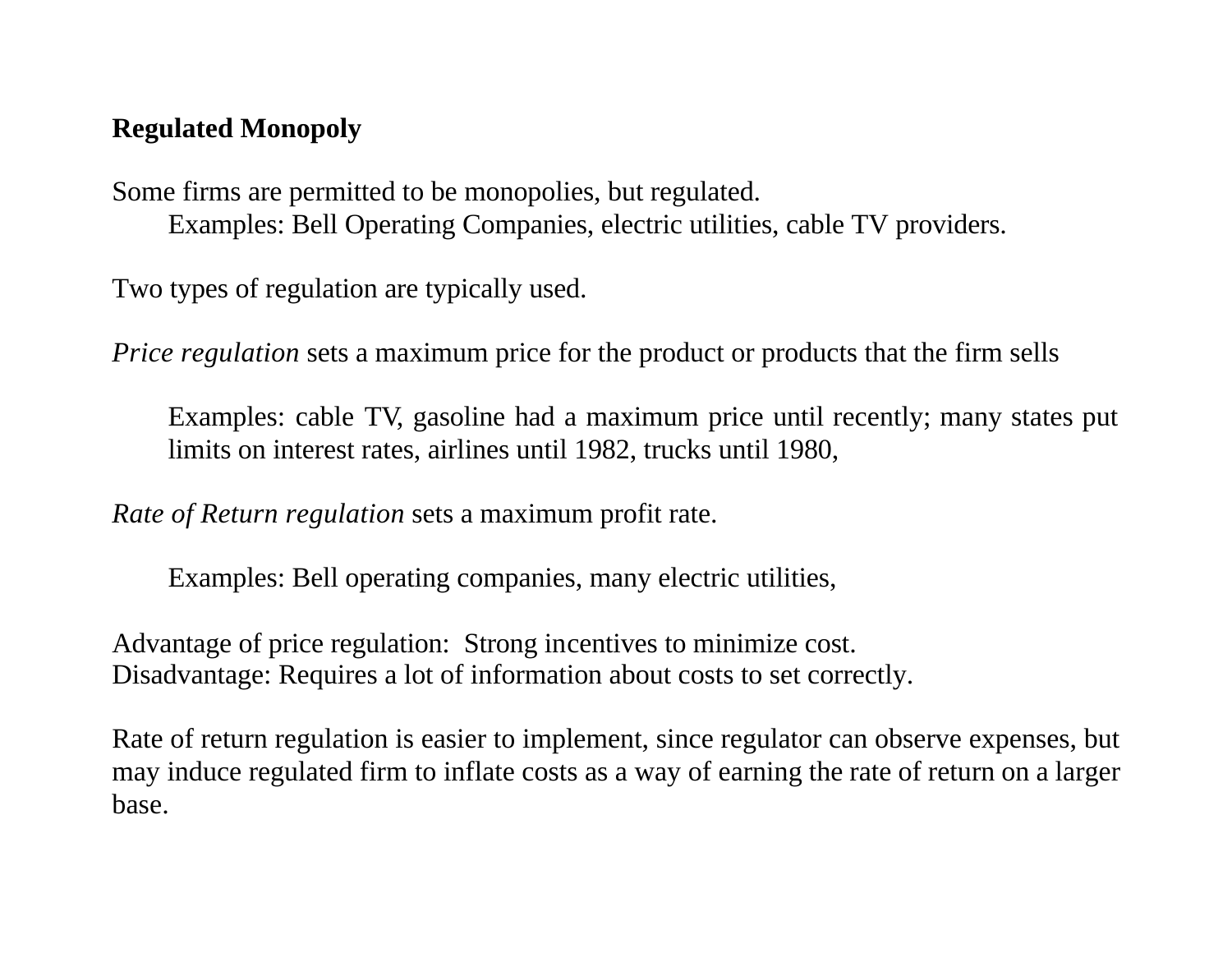Another branch of antitrust enforcement revolves around *price-fixing*, where firms get together and agree to raise price.

The famous case is the General Electric, Westinghouse case. Four large firms divided up the market for electrical components and raised prices. For bidding purposes, they used *the phases of the moon system*, where the firm allowed to win with ineffective competition depended on the phase of the moon.

*People of the same trade seldom meet together, even for merriment or diversion, but the conversation ends in a conspiracy against the public, or some contrivance to raise prices.*

-Adam Smith, 1776

One third of all price-fixing cases are brought against highway and street contractors.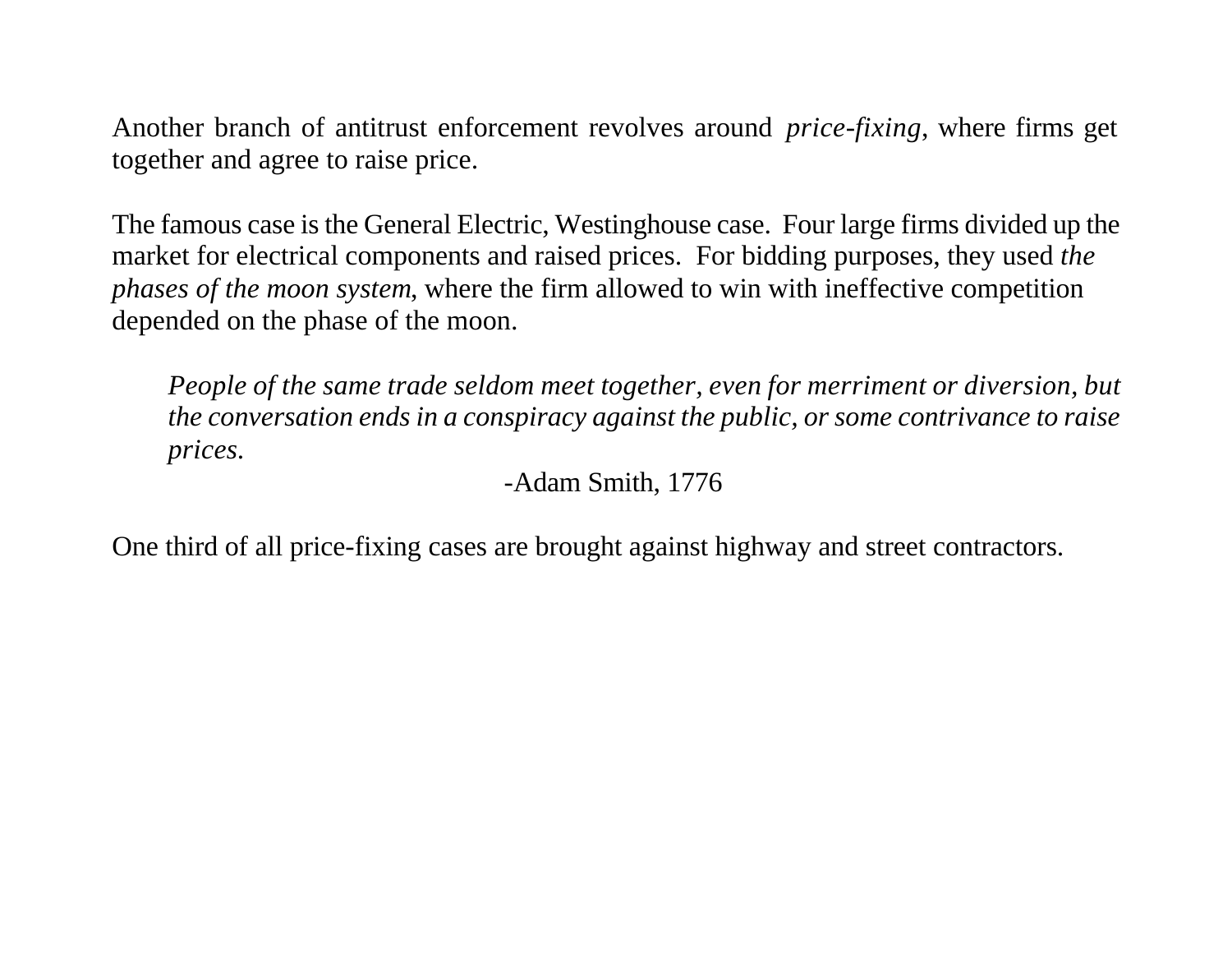# **Price Discrimination**

*Shoe: Buy one, get one free*

Price discrimination is charging different people different prices for the same good.

Student or senior citizen discounts

Coupons

Frequent flyer programs

Quantity discounts

- electricity
- phone service
- frequent flyer programs
- multi-packs of paper towels, lightbulbs, toothpaste, etc.
- shopping clubs
- outlet malls